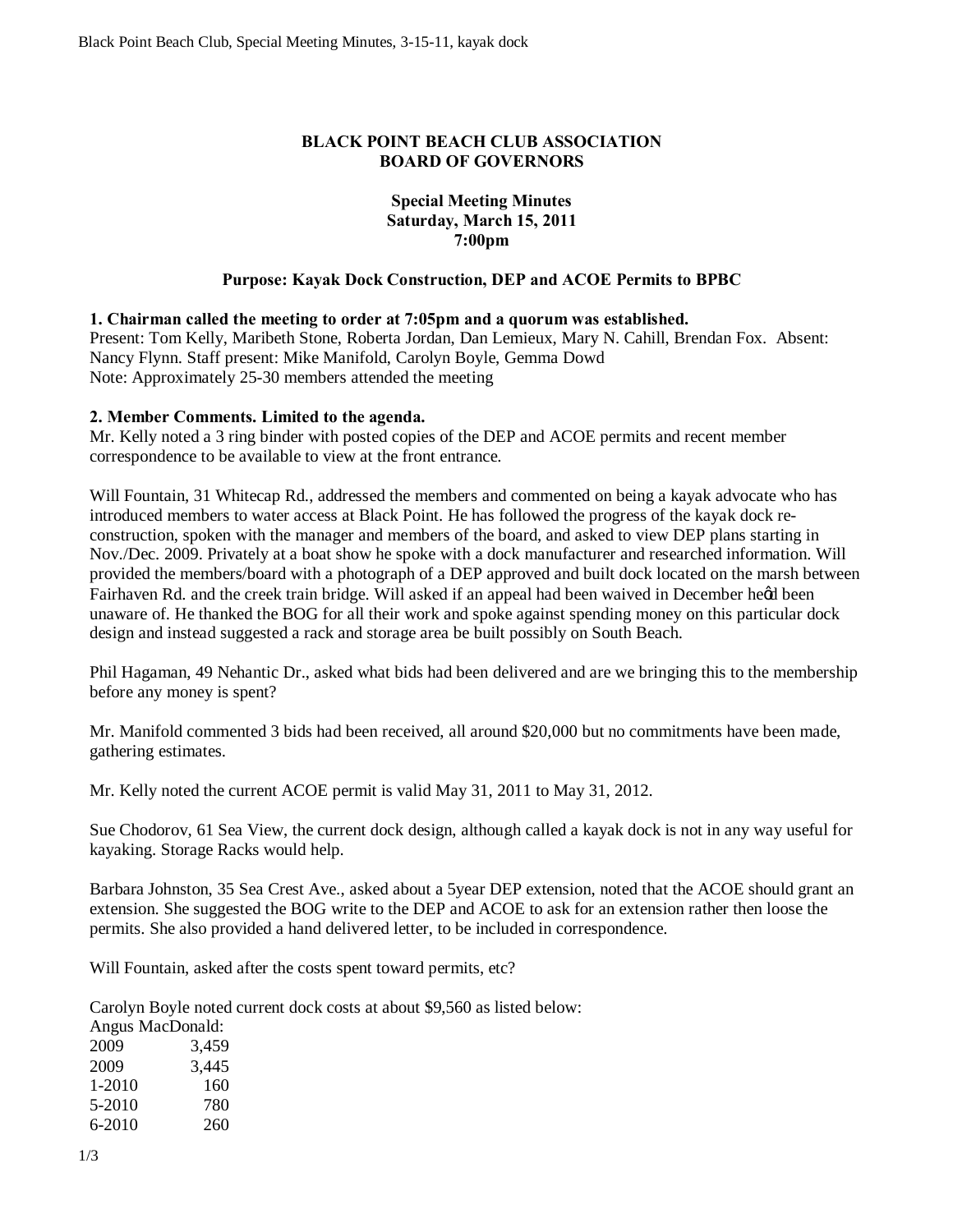| Permit | 796 |
|--------|-----|
| DEP:   | 660 |

Bob Gunther, 17 Bellaire Rd, the structure is over-bearing; please do not build this design.

Jane McLane, 24 Sea view, asked if the DEP had approved any useful dock designs?

Beth Brucker, South Trail, asked if we are responsible to pay for the (DEP requested) removal of pilings on BPBC property placed by Mary Baronowski, now deceased, or is the estate responsible?

Mike Manifold noted Mary Baronowski had agreed to remove the pilings and that he has asked the estate to follow-up.

Sandy Sheehan, 18 Indianola, Build a rack, not this particular dock.

Bill McDowell, 14 Saltaire, Where would we put racks at or near the beach already congested?

Carolyn Boyle, 4 Sea View Ave., if we do racks, to avoid problems, remove boats in advance of storms and seasonally. Items left at the boat ramp blow around, cause injury/damage, etc.

Cindy Fountain, 31 Whitecap Rd., not feasible to walk up stairs with boats, if a rack is built set a date for removal.

Gemma Dowd, 47 Indianola, look at storage /rack site locations on land the association currently owns that is not involved with DEP issues, set our own parameters.

Beth Brucker, 28 South Trail, suggested a rack similar to the Crescent Beach Association boat rack. CBA charges \$25.00 for seasonal storage.

Al Coposa, 25 Cottage Lane, why do we have stairs versus a ramp?

Tom Sheehan, 21 Indianola, thanked the BOG for scheduling an open discussion meeting and for all work done on the dock project.

Gemma Dowd, Secretary, spoke regarding correspondence received. Please note, all correspondence submitted before the meeting was electronically forwarded to the BOG. Letters received to the PO Box were delivered, and copies were added to the posting binder (binder and location noted by Mr. Kelly at the start of the meeting) for members to view.

- 1. 3-14-11From M. Grzywinski to tom Kelly dist to BOG, re: CT DEP issued permits
- 2. 3-3-11 Angus McDonald to Mike Manifold attach letter explaining Application process, dist to BOG
- 3. 3-5-11 Angus McDonald to Mike correspondence 2-12-11 to 3-10-11, dist to BOG
- 4. 3-14-11 Grzywinski to Kelly re permits issued, dist to BOG
- 5. 2-9-11 PO Box letter to BOG from Johnston forwarding P&L contractor submittal
- 6.2-11-11 Brucker to Kelly re:kayak
- 7. 2-11-11 Fountain, Brucker, Chodorov re:kayak
- 8. 2-17-11 Johnston to BOG letter to PO 5 contractors avail to bid
- 9. 2-18-11 Kelly to BOG re: special meeting
- 10. 2-19-11 Kelly to BOG re: army core expiration
- 11. 2-19-11 Kelly to BOG re: minutes 2007-2008 kayak
- 12. 3-11-11 Sklar to BOG re proposed dock and rack
- 13. 3-11-11 Brucker to BOG re dock w/ 4 pictures
- 14. 3-11-11 Fountain re: O to on proposed dock